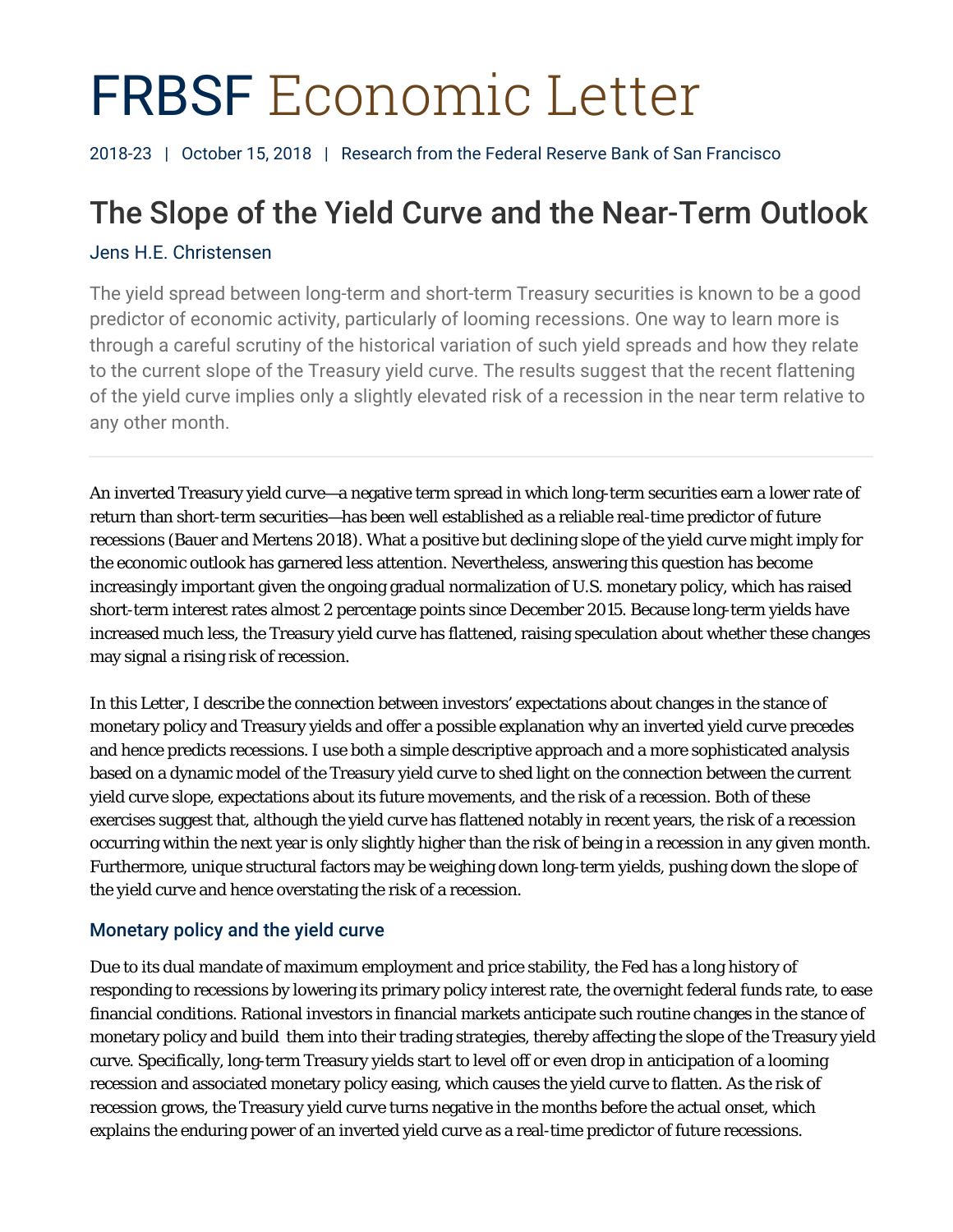#### *FRBSF Economic Letter* 2018-23 October 15, 2018

Moreover, even if a recession were not looming, downbeat investors seeking safe investments could buy up long-term securities, causing long-term rates to lower and thus contributing to tighter financial conditions and an economic downturn.

If history is a guide to the future, the question is, what does the current slope of the Treasury yield curve imply regarding investors' views about the current risk and timing of a recession, assuming that they believe the Fed would lower interest rates as usual in response to an economic downturn?

Simple calculations based on interest rate movements over the past three decades can provide an initial rough answer. Figure 1 shows the daily overnight federal funds rate targeted by the Fed (gold line) and the daily yield difference between the ten-year and two-year Treasury yields (blue line) taken from Gürkaynak, Sack, and Wright (2007), which I use as the slope measure. As of August 31, 2018, this yield spread was 0.24% (horizontal dashed line), well below its unconditional mean of 1.35% based on the daily data since December 1, 1987. The figure also highlights four times the slope of the yield curve had a similarly low value in the



1987 1991 1995 1999 2003 2007 2011 2015

later stages of an ongoing monetary policy tightening cycle. Three of these led to a yield curve inversion shortly thereafter (red dots), while one was a false positive with no immediate subsequent inversion (green dot). Note that I don't include the brief yield curve flattening in the fall of 1994 because it was quickly reversed, unlike the other four episodes. Finally, gray bars indicate the three recessions during this period as determined by the National Bureau of Economic Research (NBER), while light blue vertical lines indicate the days when U.S. monetary policy reached its peak ahead of those recessions.

-1 <del>|</del><br>1987

Scrutinizing the key event dates around the three most recent recessions reveals that it took between 96 and 227 days from the day the slope of the Treasury yield curve reached its current level (0.24%) until monetary policy peaked. November 19, 1997, is the sole false positive; during that episode, monetary policy did not peak but rather the policy rate was eased such that the yield curve never inverted.

The second phase between the peak of monetary policy tightening and the beginning of a recession lasted between 287 and 516 days. This back-of-the-envelope analysis suggests that there is a one-in-four chance that the current low slope will have no negative implications for future economic growth, as in November 1997. Data from the remaining three outcomes when a similarly flat yield curve ended with an inversion and subsequent recession suggest that this result could take from a little over a year to about two years to occur. Hence, this analysis suggests only a modest risk of a recession within the next year despite the relatively flat yield curve.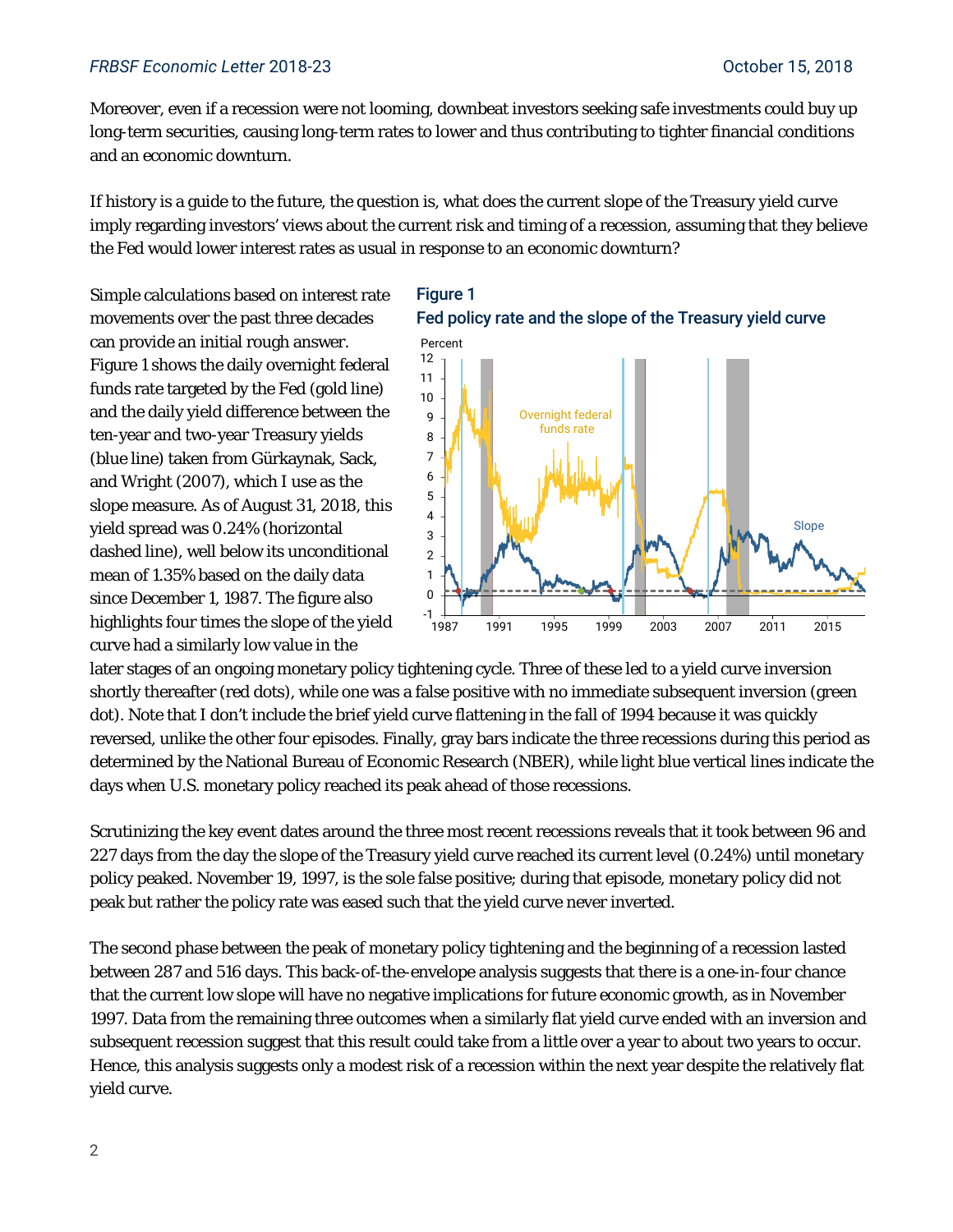#### Evidence from a yield curve model

To complement the descriptive analysis, I use a model that describes the relationship between bond yields of different maturities, known as a term structure model, specifically one identified by Christensen and Rudebusch (2012). The model's three factors represent the general level of interest rates, the slope of the yield curve, and any humps in the shape of the yield curve. The factors only indirectly reflect the connection between the state of the economy and the stance of monetary policy. Instead, the constellation of these three factors implied by the current Treasury yield curve and their historical dynamic relationship determine the chance of observing a given shape of the yield curve in the future.

Based on the estimated factor values and model dynamics as of August 31, 2018—which reflect the shape of the Treasury yield curve and investors' embedded expectations as of that day—I project 10,000 possible paths for the yield curve up to ten years ahead. Along each ten-year path, I convert the projected yields at monthly intervals into forecasts of the yield curve slope, defined as the difference between the ten-year and two-year yields. Figure 2 shows the median projection and the values within a 90% confidence band for the simulated slope over the ten-year forecast.

The median slope projection turns negative by year-end 2018 and reaches a low of –0.22% during the first quarter of 2020 before gradually reversing to a stable longer-run level near 0.2%. The upper confidence band implies a reversal to a fairly steep yield curve normally seen in the early stages of economic recoveries that reaches 1% in the fall of 2020 and approaches 2% by mid-2027. In contrast, the lower band represents an unusual, persistently negative slope that dips below –1% in the fall of 2019. Thus, a wide range of outcomes is possible within the 90% confidence band, which underscores the inherent uncertainty in making economic projections, even in the near term.

It is important to emphasize that the projections in Figure 2 do not represent paths from a single simulation over the forecast horizon; instead, they reflect the distribution of all simulation outcomes at each point in time. Hence, an individual simulation varies over time and generally is not as smooth as the median

projection, seesawing and often turning negative for limited periods. Therefore, as an alternative, I track individual simulated paths and define a yield curve inversion as one lasting at least three months to exclude short-lived near-zero gyrations like in the fall of 1994. Among the individual simulations, 16% have no inversions over the ten-year projection horizon. The remaining 84% project an inversion at some point over the next ten years. The median time before the first yield curve inversion in the conditional probability distribution is seven months; there is a 61% chance of an inversion within the first year and an 8% chance between the first and second year.



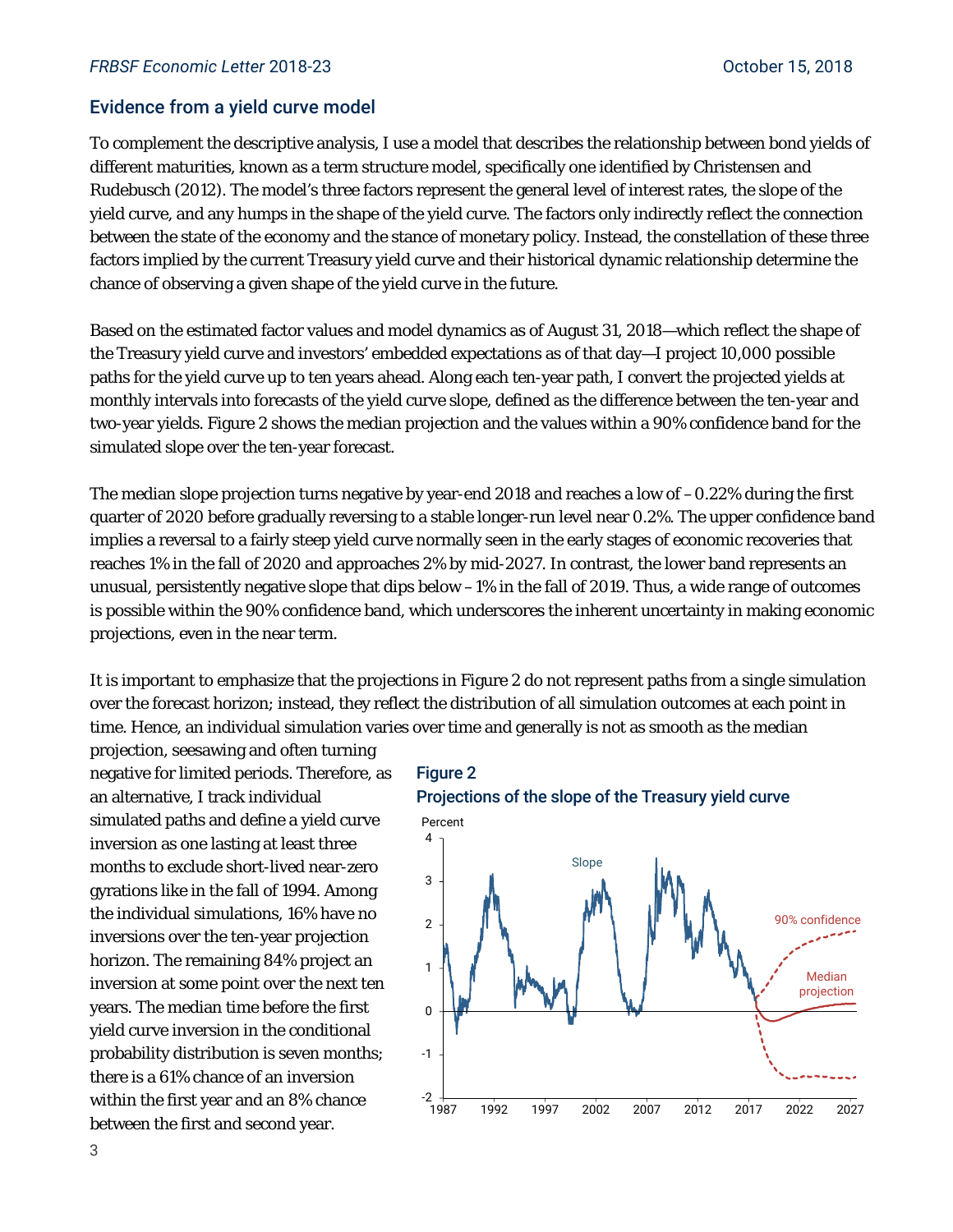#### *FRBSF Economic Letter* 2018-23 October 15, 2018

Combining these results with the fact that over the past three decades the subsequent recessions have started 9 to 18 months *after* the initial inversion of the Treasury yield curve, the risk of a recession happening within the next year is slightly elevated—with around a one-in-three chance of a yield curve inversion within the next three months. Still, this leaves a high chance that the current economic expansion will continue beyond June 2019 and become the longest in U.S. history. For perspective, in the post-World War II era from October 1945 to August 2018 (875 months), the U.S. economy has been in recession 123 months according to the NBER. From these numbers, the risk of being in a recession in any given month is 14%, thus not entirely negligible.

One important caveat is that long-term Treasury yields have been unusually low for many years (Bauer and Rudebusch 2016), which is reflected in the estimated model dynamics. This could be caused by declines in the risk-free or natural real rate from low productivity or an aging population (Christensen and Rudebusch 2017), or by the massive long-term asset purchases by major central banks in the aftermath of the global financial crisis (Bonis, Ihrig, and Wei 2017). In either case, U.S. long-term yields may react less to increases in U.S. short-term interest rates than past experience would suggest. All else being equal, such factors would make it more likely that an inverted yield curve may *not* signal expectations among investors of a looming recession, unlike the assumption in this *Letter*. Therefore, these results should be viewed as upper bound estimates of the actual risk of a recession.

#### Conclusion

In this *Letter*, I analyze what the recent flattening of the U.S. Treasury yield curve may imply for the timing of a yield curve inversion and the economic outlook. Using both a descriptive approach and evidence from a dynamic model of Treasury yields, I find that the risk of a recession within the next year is only slightly higher than the risk of being in a recession in any random month. Hence, at this time, it may be warranted to not put too much weight on the signal from the yield curve flattening, particularly in light of structural factors that may be weighing down long-term yields and causing the signal to be less reliable than in the past.

*[Jens H.E. Christensen](https://www.frbsf.org/economic-research/economists/jens-christensen/) is a research advisor in the Economic Research Department of the Federal Reserve Bank of San Francisco.*

#### **References**

- Bauer, Michael D., and Thomas M. Mertens. 2018. "Economic Forecasts with the Yield Curve." *FRBSF Economic Letter*  2018-07 (March 5)[. https://www.frbsf.org/economic-research/publications/economic](https://www.frbsf.org/economic-research/publications/economic-letter/2018/march/economic-forecasts-with-yield-curve/)[letter/2018/march/economic-forecasts-with-yield-curve/](https://www.frbsf.org/economic-research/publications/economic-letter/2018/march/economic-forecasts-with-yield-curve/)
- Bauer, Michael D., and Glenn D. Rudebusch. 2016. "Why Are Long-Term Interest Rates So Low?" *FRBSF Economic Letter* 2016-36 (December 5)[. https://www.frbsf.org/economic-research/publications/economic](https://www.frbsf.org/economic-research/publications/economic-letter/2016/december/why-are-long-term-interest-rates-so-low/)[letter/2016/december/why-are-long-term-interest-rates-so-low/](https://www.frbsf.org/economic-research/publications/economic-letter/2016/december/why-are-long-term-interest-rates-so-low/)
- Bonis, Brian, Jane Ihrig, and Min Wei. 2017. "The Effect of the Federal Reserve's Securities Holdings on Longer-Term Interest Rates." Board of Governors FEDS Notes, April 20. [https://www.federalreserve.gov/econres/notes/feds](https://www.federalreserve.gov/econres/notes/feds-notes/effect-of-the-federal-reserves-securities-holdings-on-longer-term-interest-rates-20170420.htm)[notes/effect-of-the-federal-reserves-securities-holdings-on-longer-term-interest-rates-20170420.htm](https://www.federalreserve.gov/econres/notes/feds-notes/effect-of-the-federal-reserves-securities-holdings-on-longer-term-interest-rates-20170420.htm)
- Christensen, Jens H.E., and Glenn D. Rudebusch. 2012. "The Response of Interest Rates to U.S. and U.K. Quantitative Easing." *Economic Journal* 122, pp. F385–F414.
- Christensen, Jens H.E., and Glenn D. Rudebusch. 2017. "New Evidence for a Lower New Normal in Interest Rates." FRBSF Economic Letter 2017-17 (June 19). [https://www.frbsf.org/economic-research/publications/economic](https://www.frbsf.org/economic-research/publications/economic-letter/2017/june/financial-market-evidence-for-lower-natural-interest-rate-r-star/)[letter/2017/june/financial-market-evidence-for-lower-natural-interest-rate-r-star/](https://www.frbsf.org/economic-research/publications/economic-letter/2017/june/financial-market-evidence-for-lower-natural-interest-rate-r-star/)